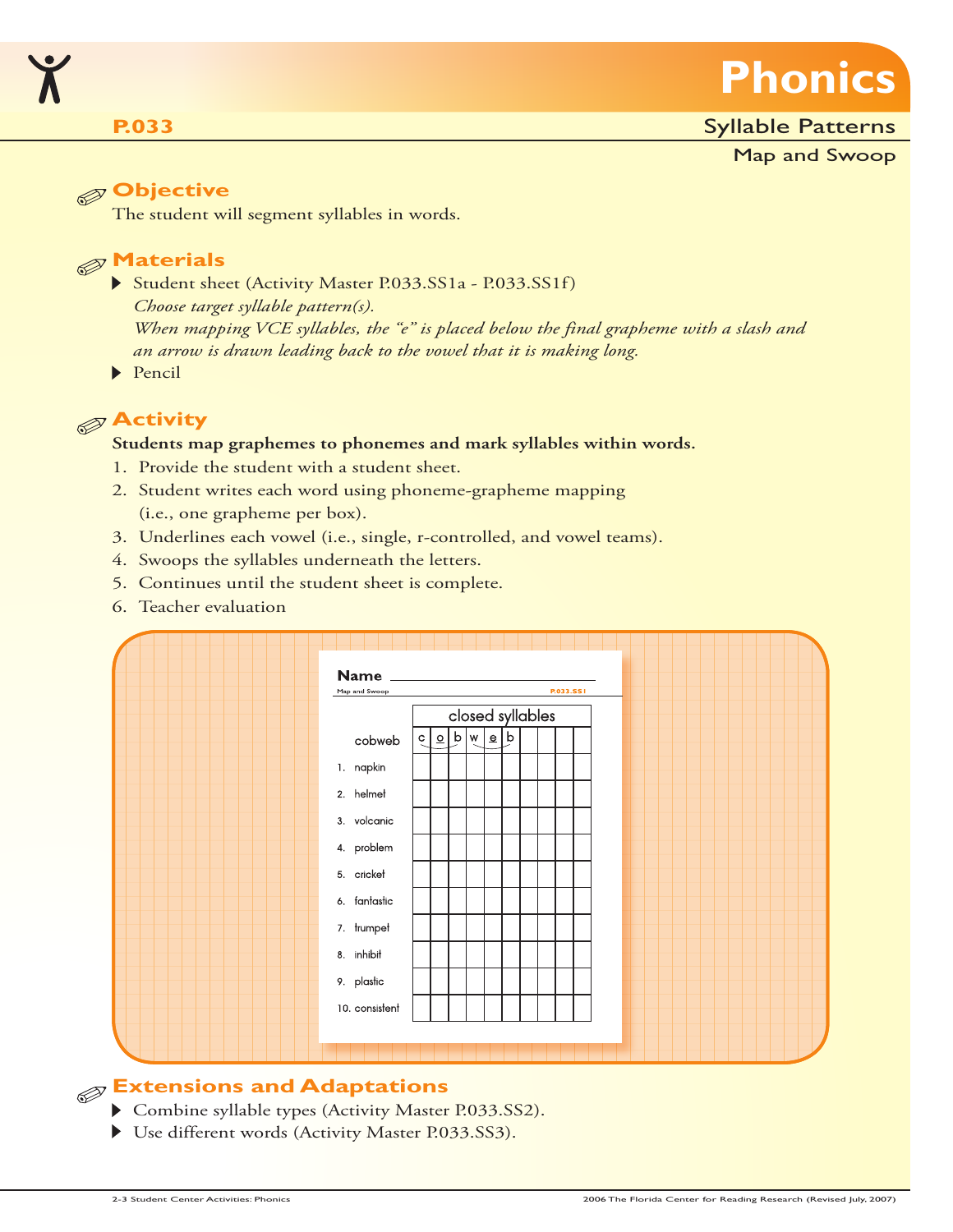|    |                |             | closed syllables |     |              |     |  |  |  |  |  |  |  |
|----|----------------|-------------|------------------|-----|--------------|-----|--|--|--|--|--|--|--|
|    | cobweb         | $\mathbf C$ |                  | Q b | $\mathsf{w}$ | e b |  |  |  |  |  |  |  |
|    | 1. napkin      |             |                  |     |              |     |  |  |  |  |  |  |  |
|    | 2. helmet      |             |                  |     |              |     |  |  |  |  |  |  |  |
|    | 3. volcanic    |             |                  |     |              |     |  |  |  |  |  |  |  |
|    | 4. problem     |             |                  |     |              |     |  |  |  |  |  |  |  |
|    | 5. cricket     |             |                  |     |              |     |  |  |  |  |  |  |  |
|    | 6. fantastic   |             |                  |     |              |     |  |  |  |  |  |  |  |
| 7. | trumpet        |             |                  |     |              |     |  |  |  |  |  |  |  |
| 8. | inhibit        |             |                  |     |              |     |  |  |  |  |  |  |  |
|    | 9. plastic     |             |                  |     |              |     |  |  |  |  |  |  |  |
|    | 10. consistent |             |                  |     |              |     |  |  |  |  |  |  |  |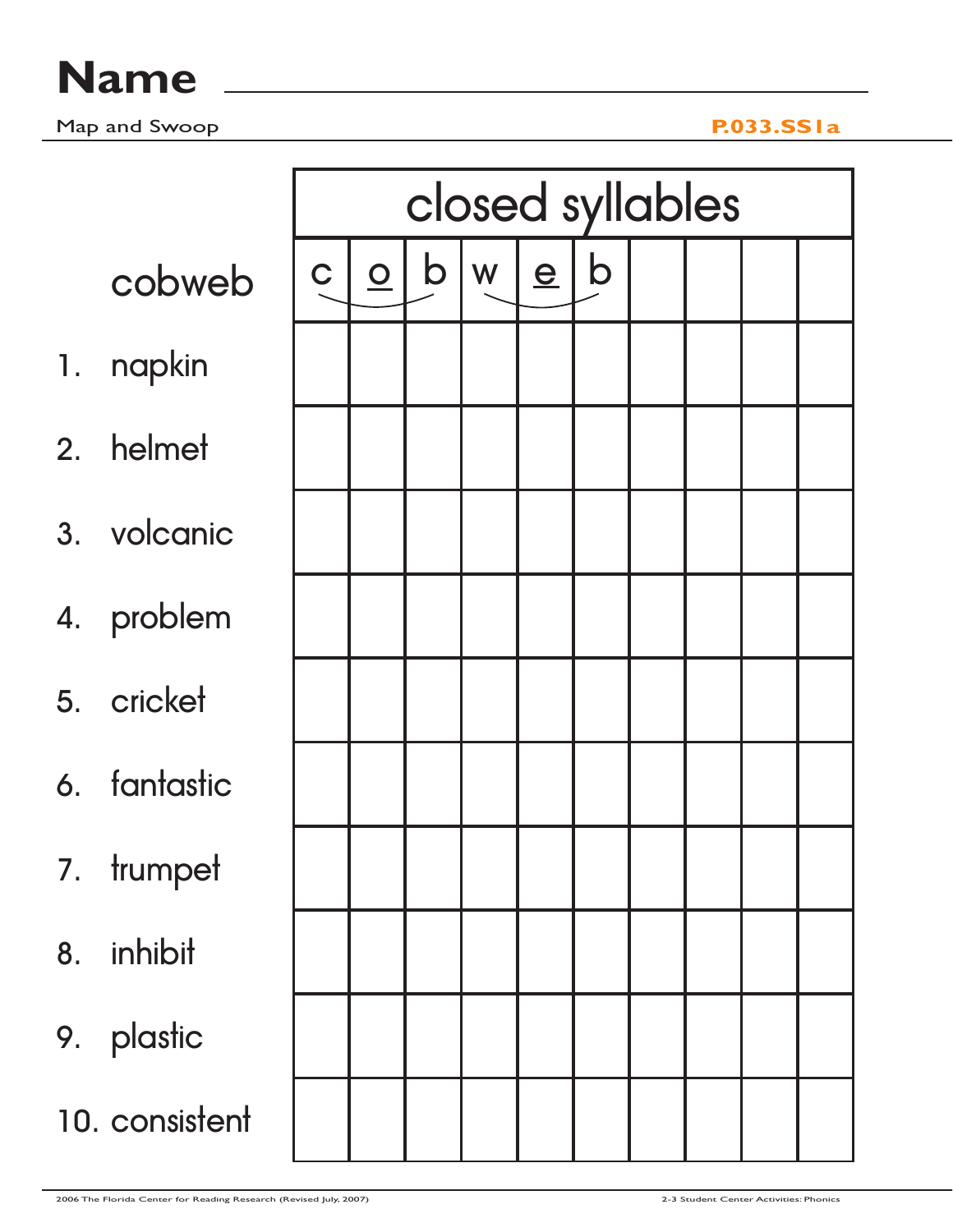

Map and Swoop

|    |         |          |                      | open syllables |  |  |  |
|----|---------|----------|----------------------|----------------|--|--|--|
|    | veto    | <b>V</b> | $\frac{e}{\sqrt{2}}$ | $\frac{1}{2}$  |  |  |  |
| 1. | me      |          |                      |                |  |  |  |
|    | 2. yoyo |          |                      |                |  |  |  |
|    | 3. redo |          |                      |                |  |  |  |
|    | 4. silo |          |                      |                |  |  |  |
|    | 5. zero |          |                      |                |  |  |  |
|    | 6. she  |          |                      |                |  |  |  |
| 7. | hero    |          |                      |                |  |  |  |
|    | 8. solo |          |                      |                |  |  |  |
|    | 9. hifi |          |                      |                |  |  |  |
|    | 10. no  |          |                      |                |  |  |  |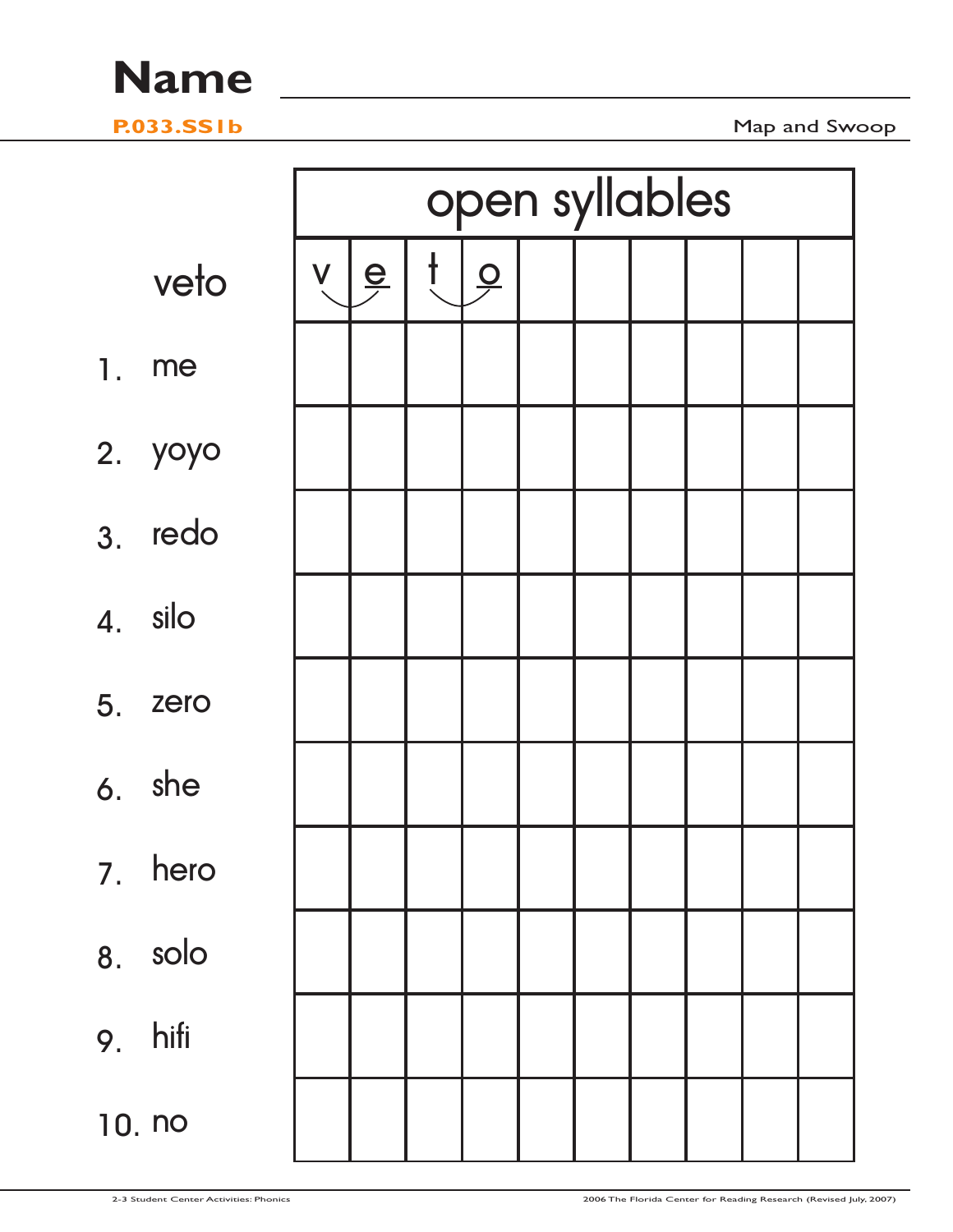|                |              |             | <b>VCE syllables</b> |             |  |  |  |  |  |  |  |  |  |  |  |
|----------------|--------------|-------------|----------------------|-------------|--|--|--|--|--|--|--|--|--|--|--|
|                | cake         | $\mathbf C$ | $\overline{a}$       | $ k$ $\geq$ |  |  |  |  |  |  |  |  |  |  |  |
| $\mathbf{1}$ . | stale        |             |                      |             |  |  |  |  |  |  |  |  |  |  |  |
| 2.             | trace        |             |                      |             |  |  |  |  |  |  |  |  |  |  |  |
|                | 3. grapevine |             |                      |             |  |  |  |  |  |  |  |  |  |  |  |
|                | 4. stovepipe |             |                      |             |  |  |  |  |  |  |  |  |  |  |  |
|                | 5. homemade  |             |                      |             |  |  |  |  |  |  |  |  |  |  |  |
|                | 6. sideswipe |             |                      |             |  |  |  |  |  |  |  |  |  |  |  |
|                | 7. stoneware |             |                      |             |  |  |  |  |  |  |  |  |  |  |  |
|                | 8. nosedive  |             |                      |             |  |  |  |  |  |  |  |  |  |  |  |
|                | 9. milestone |             |                      |             |  |  |  |  |  |  |  |  |  |  |  |
|                | 10. chime    |             |                      |             |  |  |  |  |  |  |  |  |  |  |  |

2006 The Florida Center for Reading Research (Revised July, 2007) 2-3 Student Center Activities: Phonics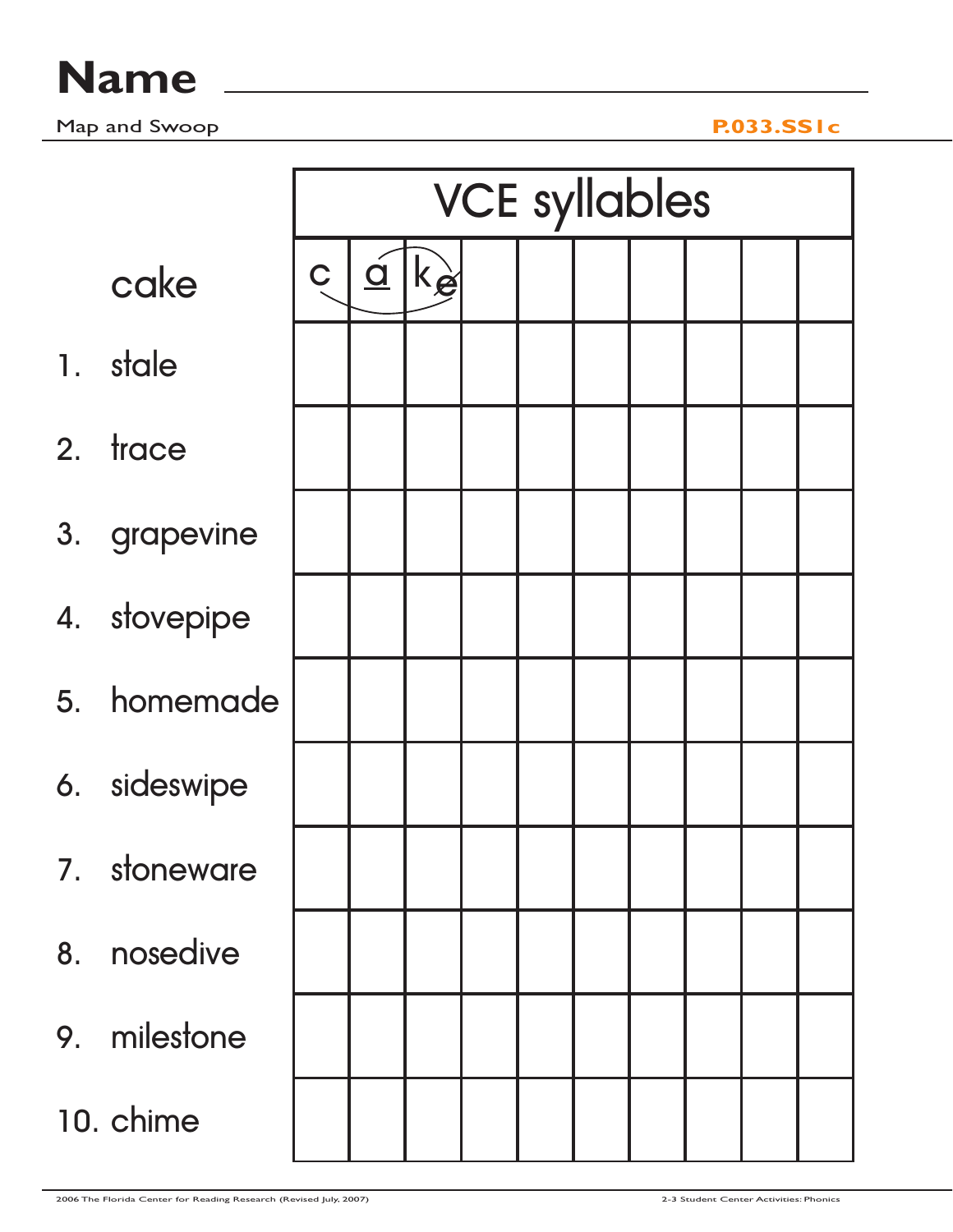**P.033.SS1d** Map and Swoop

|    |            |                |             | r-controlled syllables  |  |  |  |
|----|------------|----------------|-------------|-------------------------|--|--|--|
|    | corner     | $\overline{C}$ | $ P_{\geq}$ | $n \mid \underline{er}$ |  |  |  |
|    | 1. order   |                |             |                         |  |  |  |
|    | 2. horn    |                |             |                         |  |  |  |
|    | 3. partner |                |             |                         |  |  |  |
|    | 4. perform |                |             |                         |  |  |  |
|    | 5. barber  |                |             |                         |  |  |  |
|    | 6. charter |                |             |                         |  |  |  |
| 7. | former     |                |             |                         |  |  |  |
|    | 8. cursor  |                |             |                         |  |  |  |
|    | 9. harder  |                |             |                         |  |  |  |
|    | 10. mortar |                |             |                         |  |  |  |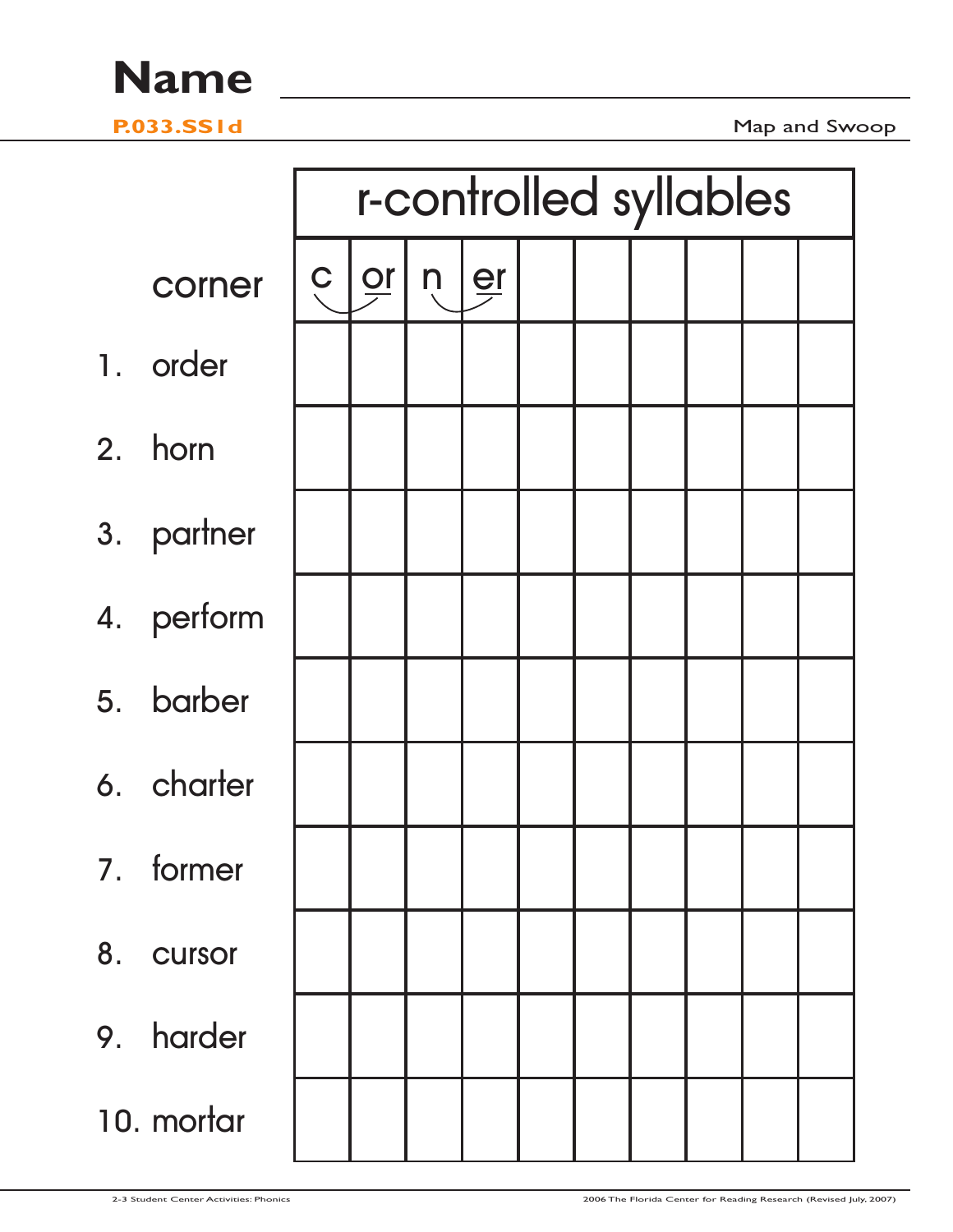|             |   | vowel pair syllables |    |   |  |  |  |  |  |  |  |  |  |  |
|-------------|---|----------------------|----|---|--|--|--|--|--|--|--|--|--|--|
| sleep       | S |                      | ee | p |  |  |  |  |  |  |  |  |  |  |
| 1. dream    |   |                      |    |   |  |  |  |  |  |  |  |  |  |  |
| 2. railroad |   |                      |    |   |  |  |  |  |  |  |  |  |  |  |
| 3. cookbook |   |                      |    |   |  |  |  |  |  |  |  |  |  |  |
| 4. count    |   |                      |    |   |  |  |  |  |  |  |  |  |  |  |
| 5. feet     |   |                      |    |   |  |  |  |  |  |  |  |  |  |  |
| 6. rainbow  |   |                      |    |   |  |  |  |  |  |  |  |  |  |  |
| 7. maintain |   |                      |    |   |  |  |  |  |  |  |  |  |  |  |
| 8. load     |   |                      |    |   |  |  |  |  |  |  |  |  |  |  |
| 9. stood    |   |                      |    |   |  |  |  |  |  |  |  |  |  |  |
| 10. meadow  |   |                      |    |   |  |  |  |  |  |  |  |  |  |  |

2006 The Florida Center for Reading Research (Revised July, 2007) 2-3 Student Center Activities: Phonics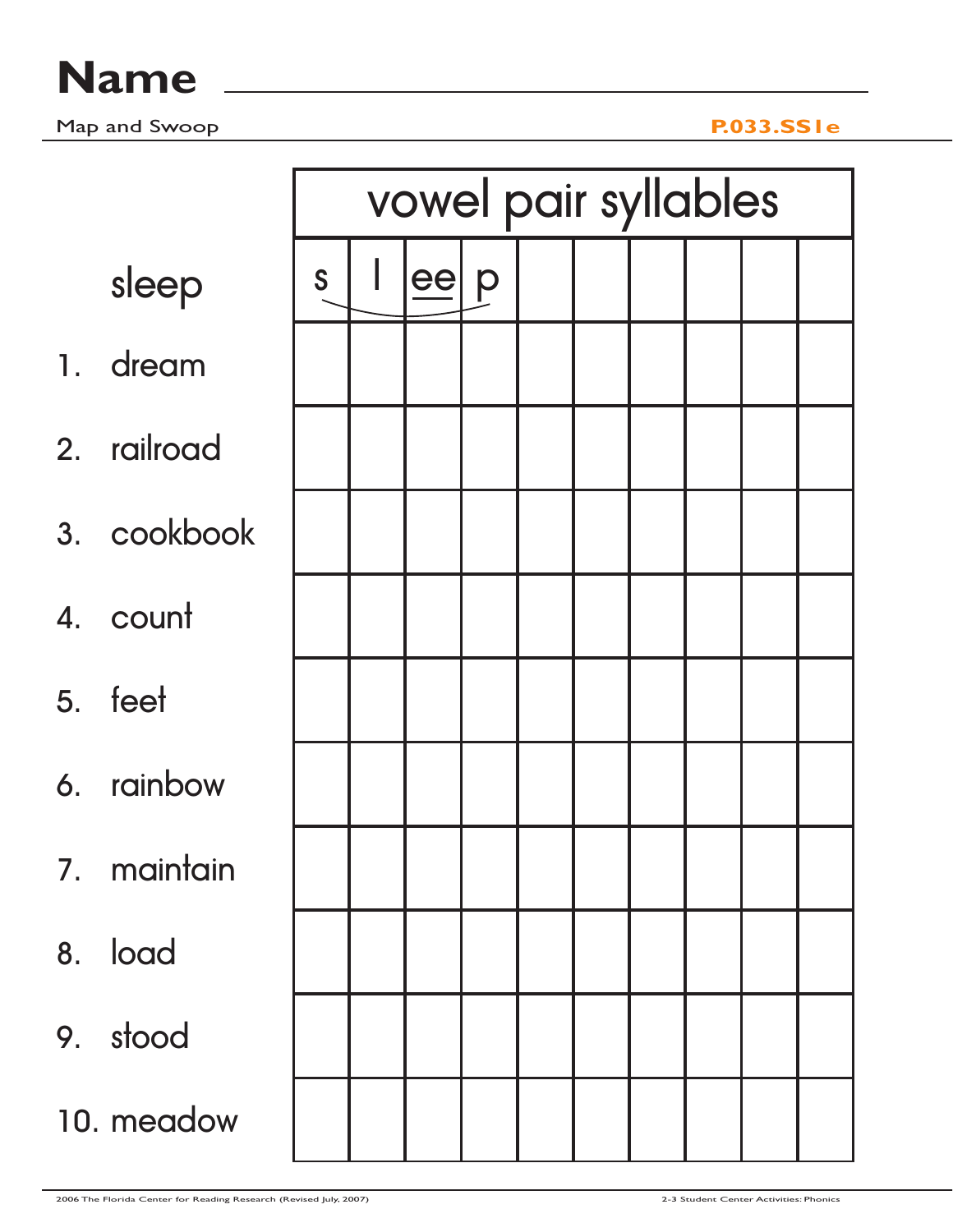**P.033.SS1f** Map and Swoop

|                  |   | final stable syllables |   |                           |  |  |  |  |  |  |  |  |  |
|------------------|---|------------------------|---|---------------------------|--|--|--|--|--|--|--|--|--|
| maple            | m | $\frac{q}{\sqrt{q}}$   | p | $\mathbf{\underline{le}}$ |  |  |  |  |  |  |  |  |  |
| 1. jungle        |   |                        |   |                           |  |  |  |  |  |  |  |  |  |
| 2. stifle        |   |                        |   |                           |  |  |  |  |  |  |  |  |  |
| 3. castle        |   |                        |   |                           |  |  |  |  |  |  |  |  |  |
| 4. juggle        |   |                        |   |                           |  |  |  |  |  |  |  |  |  |
| 5. sparkle       |   |                        |   |                           |  |  |  |  |  |  |  |  |  |
| 6. multiple      |   |                        |   |                           |  |  |  |  |  |  |  |  |  |
| wrestle<br>7.    |   |                        |   |                           |  |  |  |  |  |  |  |  |  |
| impossible<br>8. |   |                        |   |                           |  |  |  |  |  |  |  |  |  |
| resemble<br>9.   |   |                        |   |                           |  |  |  |  |  |  |  |  |  |
| 10. pebble       |   |                        |   |                           |  |  |  |  |  |  |  |  |  |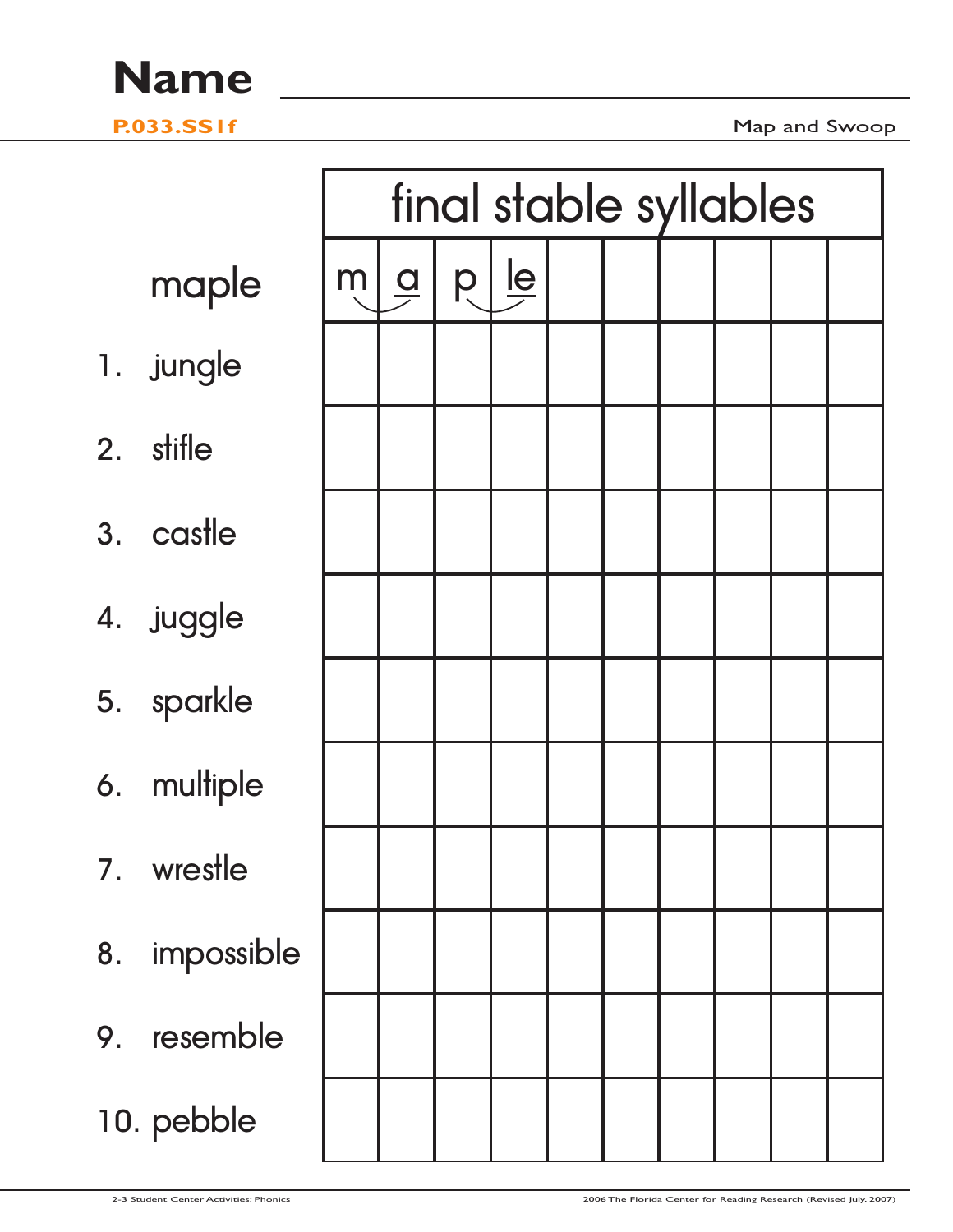|    |                  |                       | combined syllables |                |              |  |                 |  |  |  |  |  |  |  |  |
|----|------------------|-----------------------|--------------------|----------------|--------------|--|-----------------|--|--|--|--|--|--|--|--|
|    | organize         | $\frac{or}{\sqrt{1}}$ | <b>g</b>           | $\overline{a}$ | $\mathsf{n}$ |  | $ z_{\hat{g}} $ |  |  |  |  |  |  |  |  |
|    | 1. tornado       |                       |                    |                |              |  |                 |  |  |  |  |  |  |  |  |
|    | 2. struggle      |                       |                    |                |              |  |                 |  |  |  |  |  |  |  |  |
|    | 3. trainer       |                       |                    |                |              |  |                 |  |  |  |  |  |  |  |  |
|    | 4. hobo          |                       |                    |                |              |  |                 |  |  |  |  |  |  |  |  |
|    | 5. statement     |                       |                    |                |              |  |                 |  |  |  |  |  |  |  |  |
|    | 6. puddle        |                       |                    |                |              |  |                 |  |  |  |  |  |  |  |  |
|    | 7. counterpart   |                       |                    |                |              |  |                 |  |  |  |  |  |  |  |  |
| 8. | overload         |                       |                    |                |              |  |                 |  |  |  |  |  |  |  |  |
| 9. | mistake          |                       |                    |                |              |  |                 |  |  |  |  |  |  |  |  |
|    | 10. establishing |                       |                    |                |              |  |                 |  |  |  |  |  |  |  |  |